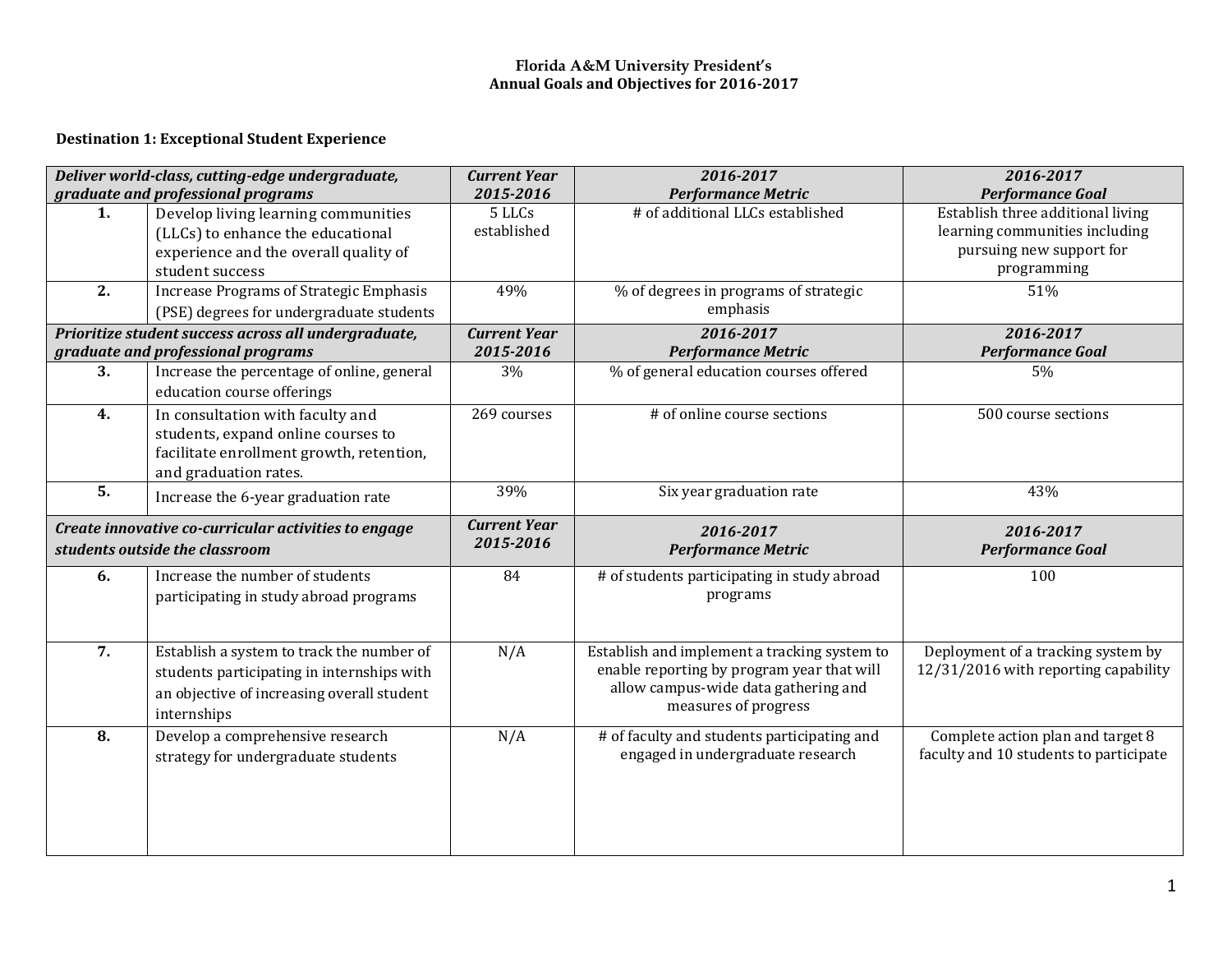| Implement effective support programs and activities to<br>recruit, advance and graduate a diverse population of<br><i>students</i> |                                                                                 | <b>Current Year</b><br>2015-2016 | 2016-2017<br><b>Performance Metric</b>      | 2016-2017<br><b>Performance Goal</b>                                                                |
|------------------------------------------------------------------------------------------------------------------------------------|---------------------------------------------------------------------------------|----------------------------------|---------------------------------------------|-----------------------------------------------------------------------------------------------------|
| 9.                                                                                                                                 | Increase enrollment of community college<br>transfer and international students | 803                              | # of CC transfer and international students | 850                                                                                                 |
| 10.                                                                                                                                | Reduce student textbook costs and<br>increase access to textbooks               | \$589/semester                   | Average cost of textbook per student        | 10% Reduction; work to provide online<br>access through development of better<br>pricing strategies |

## **Destination 2: High Impact Research, Commercialization and Public Service**

| Develop and institutionalize a set of cutting edge<br>research priorities for the University |                                                                                  | <b>Current Year</b><br>2015-2016 | 2016-2017<br><b>Performance Metric</b>                              | 2016-2017<br><b>Performance Goal</b> |
|----------------------------------------------------------------------------------------------|----------------------------------------------------------------------------------|----------------------------------|---------------------------------------------------------------------|--------------------------------------|
| 11.                                                                                          | Increase funding in support of areas of<br>strategic emphasis                    | \$585M NR                        | Amount of recurring funding added to areas<br>of strategic emphasis | \$810M                               |
| 12.                                                                                          | Increase community exposure and<br>awareness about research at the<br>university | N/A                              | # of research focused community events held                         | 2 programs per year                  |
| Increase research productivity and commercialization                                         |                                                                                  | <b>Current Year</b>              | 2016-2017                                                           | 2016-2017                            |
| of the University's intellectual capital                                                     |                                                                                  | 2015-2016                        | <b>Performance Metric</b>                                           | <b>Performance Goal</b>              |
| 13.                                                                                          | Increase the value of research awards                                            | \$50M                            | \$ value of research awards received                                | \$55M                                |
|                                                                                              | received                                                                         |                                  |                                                                     |                                      |
| 14.                                                                                          | Increase the value of submitted proposals                                        | \$150M                           | \$ value of submitted proposals                                     | \$155M                               |

## **Destination 3: Excellent and Renowned Faculty and Staff**

| Recruit and retain a diverse faculty with a<br>commitment to community engagement, teaching and<br>research consistent with a research-intensive<br>university |                                                                                                                                                                              | <b>Current Year</b><br>2015-2016 | 2016-2017<br><b>Performance Metric</b>                    | 2016-2017<br><b>Performance Goal</b>                                                                |
|----------------------------------------------------------------------------------------------------------------------------------------------------------------|------------------------------------------------------------------------------------------------------------------------------------------------------------------------------|----------------------------------|-----------------------------------------------------------|-----------------------------------------------------------------------------------------------------|
| 15.                                                                                                                                                            | Increase the number of opportunities<br>for professional development for<br>employees and the number of<br>employees participating to encourage<br>the use of best practices | 2096 trainings<br>offered        | # of participants and training opportunities<br>available | 5% increase in number of training<br>opportunities;<br>5% increase in the number of<br>participants |
| 16.                                                                                                                                                            | Establish new and fulfill existing endowed<br>professorships                                                                                                                 |                                  | # of new & existing endowed professorships<br>fulfilled   | Fill 1 endowed professorship and<br>secure funding for one additional<br>endowed professorship      |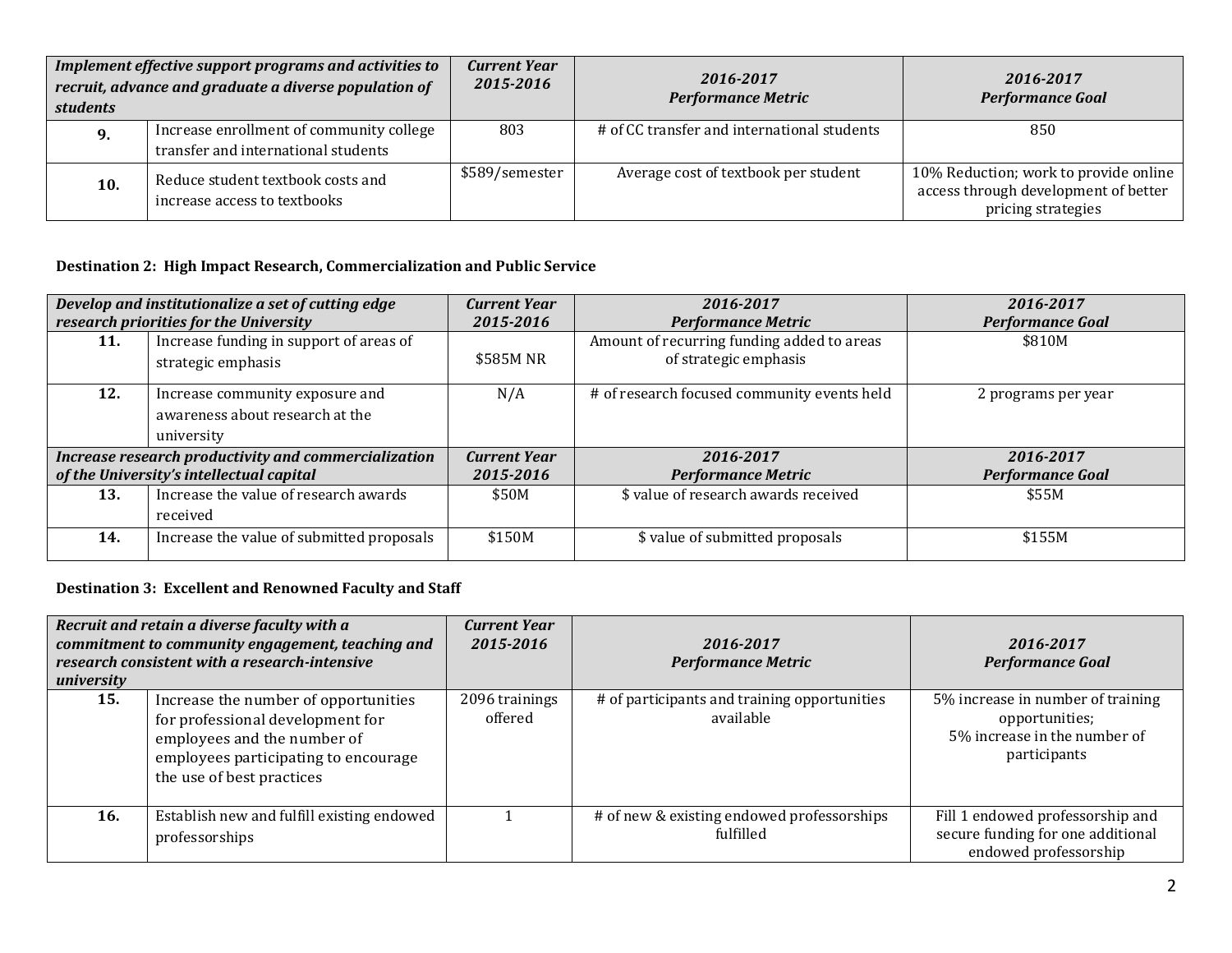| 17.                                                    | Establish a merit pay system for            | N/A                 | Establishment of merit pay system | Reach agreement on merit pay system  |
|--------------------------------------------------------|---------------------------------------------|---------------------|-----------------------------------|--------------------------------------|
|                                                        | performance                                 |                     |                                   |                                      |
|                                                        |                                             |                     |                                   |                                      |
|                                                        |                                             |                     |                                   |                                      |
| Maintain and develop high-quality and sustainable      |                                             | <b>Current Year</b> | 2016-2017                         | 2016-2017                            |
| facilities that support the academic enterprise of the |                                             | 2015-2016           | <b>Performance Metric</b>         | <b>Performance Goal</b>              |
| <b>University</b>                                      |                                             |                     |                                   |                                      |
| 18.                                                    | Increase scientific laboratory teaching and | 242,003 gross       | % of space refurbished            | Develop plan for refurbishing spaces |
|                                                        | research spaces that will be refurbished    | square feet         |                                   | as using P3 and U.S. DOE projects    |

# **Destination 4: Transformative Alumni, Community and Business Engagement**

| Strengthen alumni relationships with the University |                                                        | <b>Current Year</b> | 2016-2017                                        | 2016-2017                          |
|-----------------------------------------------------|--------------------------------------------------------|---------------------|--------------------------------------------------|------------------------------------|
|                                                     |                                                        | 2015-2016           | <b>Performance Metric</b>                        | <b>Performance Goal</b>            |
| 19.                                                 | Increase engagement of alumni,                         | 7%                  | % of engaged alumni and support groups           | 10%                                |
|                                                     | supporters, and affinity groups                        |                     |                                                  |                                    |
|                                                     | Build and lead a strong network of supporters and      | <b>Current Year</b> | 2016-2017                                        | 2016-2017                          |
| <i>partners</i>                                     |                                                        | 2015-2016           | <b>Performance Metric</b>                        | <b>Performance Goal</b>            |
| 20.                                                 | Expand the use of campus spaces by                     |                     | # of outside groups and partners using campus    | 140 distinct groups and community  |
|                                                     | outside groups to expose the                           | 115 distinct        | space                                            | partners                           |
|                                                     | community to the university                            | groups              |                                                  |                                    |
| Accelerate fundraising activities focused on top    |                                                        | <b>Current Year</b> | 2016-2017                                        | 2016-2017                          |
| institutional priorities                            |                                                        | 2015-2016           | <b>Performance Metric</b>                        | <b>Performance Goal</b>            |
| 21.                                                 | Increase our alumni giving rate                        | 9%                  | Alumni giving rate                               | 10%                                |
| 22.                                                 | Increase general fundraising levels                    | \$6M                | \$ amount of gifts                               | \$6.5M                             |
|                                                     | Establish an athletic program consistent with a "best- | <b>Current Year</b> | 2016-2017                                        | 2016-2017                          |
| in-class" university                                |                                                        | 2015-2016           | <b>Performance Metric</b>                        | <b>Performance Goal</b>            |
| 23.                                                 | Increase the number of teams eligible                  | 4 teams on APR      | # of teams not meeting academic performance      | Less than 4 teams on APR           |
|                                                     | for post-season play.                                  |                     | rate and increased retention Currently there are |                                    |
|                                                     |                                                        |                     | a total of 16 teams.                             |                                    |
| 24.                                                 | Increase dedicated funding for Athletic                | N/A                 | Report of activities                             | Begin silent phase of campaign and |
|                                                     | programs with the Building                             |                     |                                                  | raise \$1M                         |
|                                                     | Champions fundraising campaign                         |                     |                                                  |                                    |